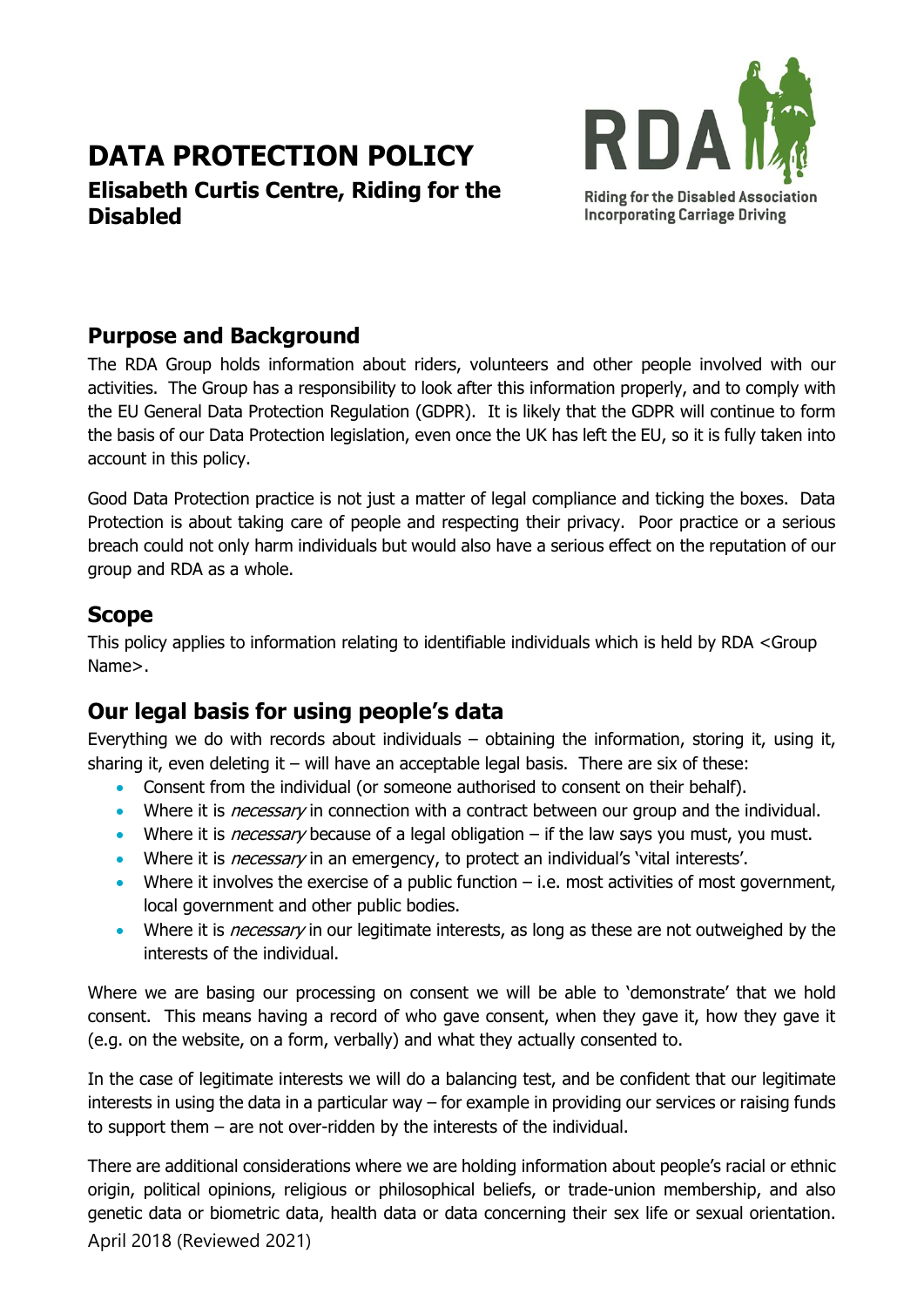We will legitimise the use of any of these categories of data by having the individual's explicit consent.

## **Data Protection Principles**

Data Protection compliance is based largely on a set of Principles.

The six GDPR Principles say that:

- Whatever you do with people's information has to be fair and legal. This includes making sure that they know what you are doing with the information about them.
- When you obtain information you must be clear why you are obtaining it, and must then use it only for the original purpose(s).
- You must hold the right information for your purposes: it must be adequate, relevant and limited to what is necessary.
- Your information must be accurate and, where necessary, up to date.
- You must not hold information longer than necessary.
- You must have appropriate security to prevent your information being lost, damaged, or getting into the wrong hands.

Our policy sections below reflect each of these principles in a bit more detail.

# **Transparency & purposes (first and second Principles)**

We will make key information available to people at the time we collect information from them. This includes:

- the identity and contact details of our group and the person who is responsible for Data Protection;
- the purposes we intend to use the data for and our 'legal basis' for this (see above);
- what we regard as our 'legitimate interests', if this is our basis for processing;
- any specific recipients of the data (e.g. RDAUK) or categories of recipients.

Other information will be made available where relevant. This includes:

- the period for which the personal data will be stored, or if that is not possible, the criteria used to determine that period;
- details of the individual's rights, such as to request a copy of all the data held;
- the right to withdraw consent if that is the legal basis for processing (but not retrospectively);
- whether the provision of personal data is a statutory or contractual requirement, or a requirement necessary to enter into a contract, as well as whether the data subject is obliged to provide the personal data and of the possible consequences of failure to provide such data.

In both cases, we will only tell people things they won't already know. When a rider joins our group they know that we will keep a record about them and their activities with us. When a volunteer comes along it's the same. We will therefore tell them anything that may not be entirely obvious to them. This could include things like:

- The fact that RDA nationally is a separate organisation and that limited data may be passed to RDA. We will reassure people that their data is anonymous when analysed on Tracker by RDA.
- Any **direct marketing** that we may want to carry out (see below), or any additional purpose(s) that we might use the data for – publicity, perhaps. ('Data' can include photos, videos, CCTV, audio recordings, etc, not just written records.)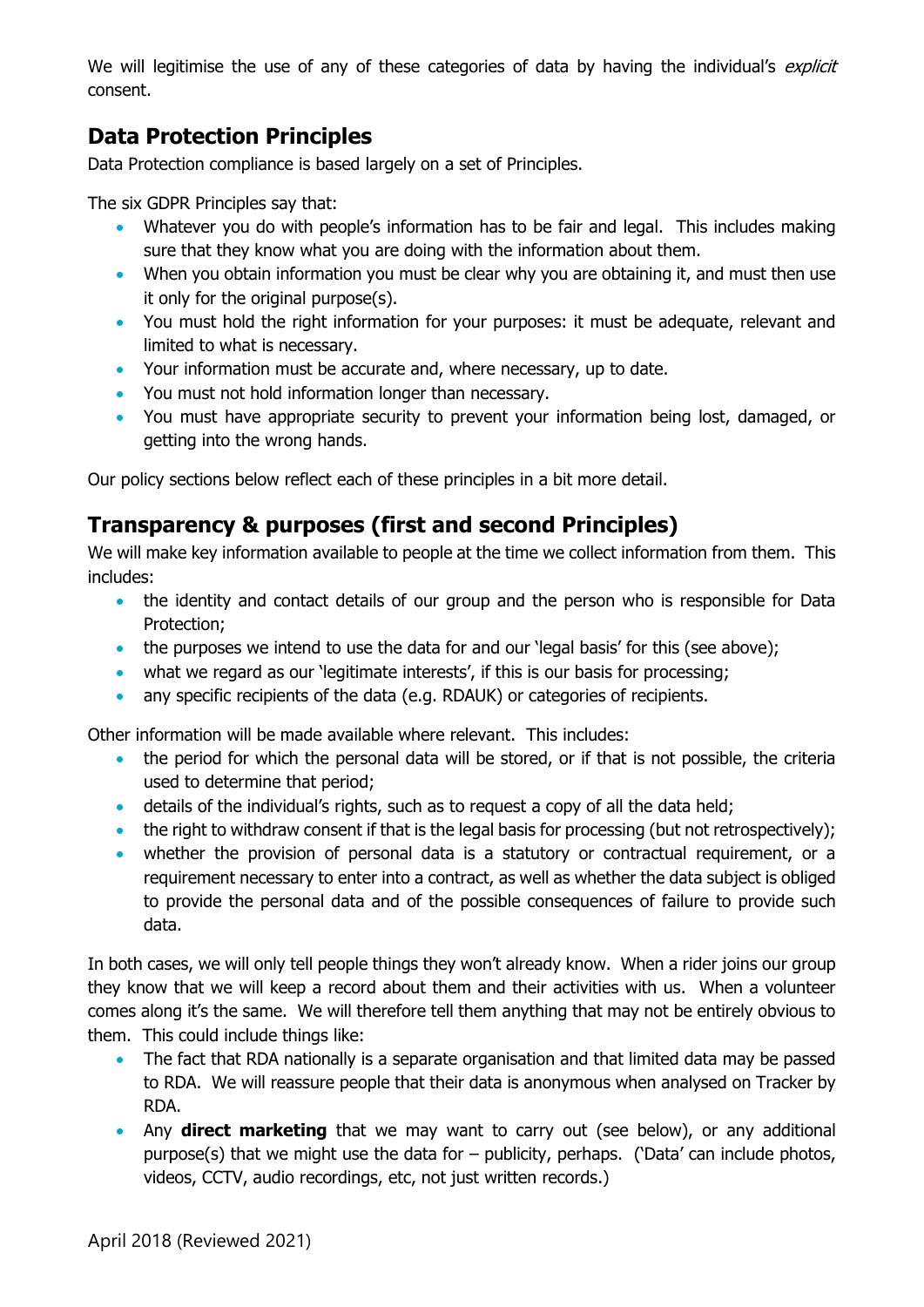## **Direct marketing**

One explicit right that people have is to stop us sending them marketing material (by post, phone, email or text) if they don't want it.

When we collect information from people that might be used for marketing we will say so at the time and ask them if they are happy to hear from us. The wording will be along the lines of: "We would like to keep you up to date with information about opportunities and events within RDA, and how you can support us. Please tick here to indicate which method(s) you are happy for us to use: Mail o, Phone o, Email o, Text o"

These rules are only for marketing. They do not stop us from contacting people in whatever is the most convenient way to give them information about things they have already signed up to, or for other administrative purposes.

### **Data quality, record keeping and retention (third, fourth and fifth principles)**

Our activities will be more effective and appropriate if we have good quality records about the people we are working for and with. GDPR insists on this. We will ensure we have the information we need, but no more (it must be adequate, relevant and limited to what is necessary) and it will be as accurate as we can make it and – where necessary – kept as up to date as possible. We will not keep it longer than necessary.

We will remind our staff and volunteers that the individual concerned has the right to see all the information recorded about them by the group. While Data Protection concerns should never prevent us from recording the information we believe we need (especially in cases relating to safeguarding or other serious misbehaviour), being over-casual, rude or injudicious in an email could easily cause a major crisis for the group, and even the wider RDA. This can be a useful discipline in deciding what to record and how to record it.

Our group will also have a clear policy on how long to keep information. We will draw up a retention schedule, taking each type of record we hold and specifying how long we normally keep it, and our justification for this. We will set up a process for ensuring that data is deleted or destroyed routinely at the appropriate time.

# **Security (sixth principle)**

We will take good care of the information we hold, whether on computer or on paper, and make sure that we have provided guidance and training to our staff and volunteers so that they treat the information appropriately.

In particular we will think about the risks when data is 'in transit' – either on portable devices or when it is being sent out. For example:

- If people are using their personal phone, laptop, camera or other device for our group's purposes there will be clear expectations of how they should be secured.
- When sending information, particularly by email, we will take steps to prevent confidential information being sent to the wrong person. For example, by using password-protected documents and sending the password in a separate email.
- We will also take care not to disclose people's email addresses or other information inappropriately by carelessly copying in a large number of people or forwarding an email that has been copied widely.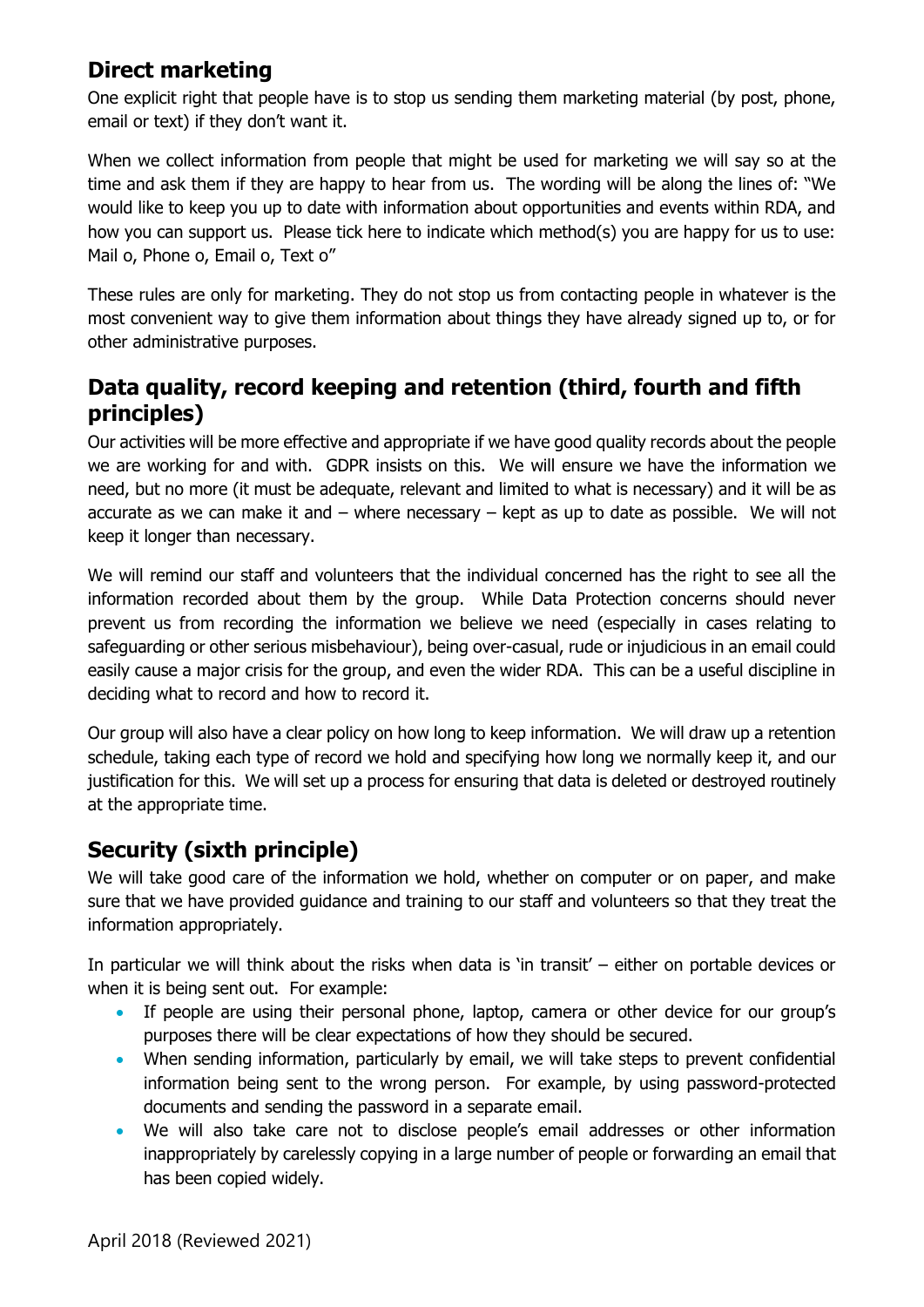- Information on paper will not be left lying around, and will only be taken out of a secure location when this is really necessary.
- Where information is processed for us externally (for example by RDA) we will expect the external organisation to be able to give us satisfactory guarantees about the security measures they take.

#### **Responsibilities**

Responsibility for compliance with Data Protection lies with the organisation, not with any specific individual. The Trustees as a whole body will be responsible to keep up to date with any developments, to check that we are complying and have the evidence to prove it, to give advice to staff and volunteers and to handle any issues such as a data breach or a Subject Access Request. The Trustees may designate someone to be the lead person. See Appendix 1.

We will notify RDA National Office in the event of a serious issue eg a data breach.

When we work in collaboration with other organisations we will sort out clearly (and in writing) who is responsible for what, in order that there are no Data Protection gaps.

If we engage external suppliers to handle data for us in any way, our contract will set out their responsibilities to handle data in a way that will not cause us to be in breach.